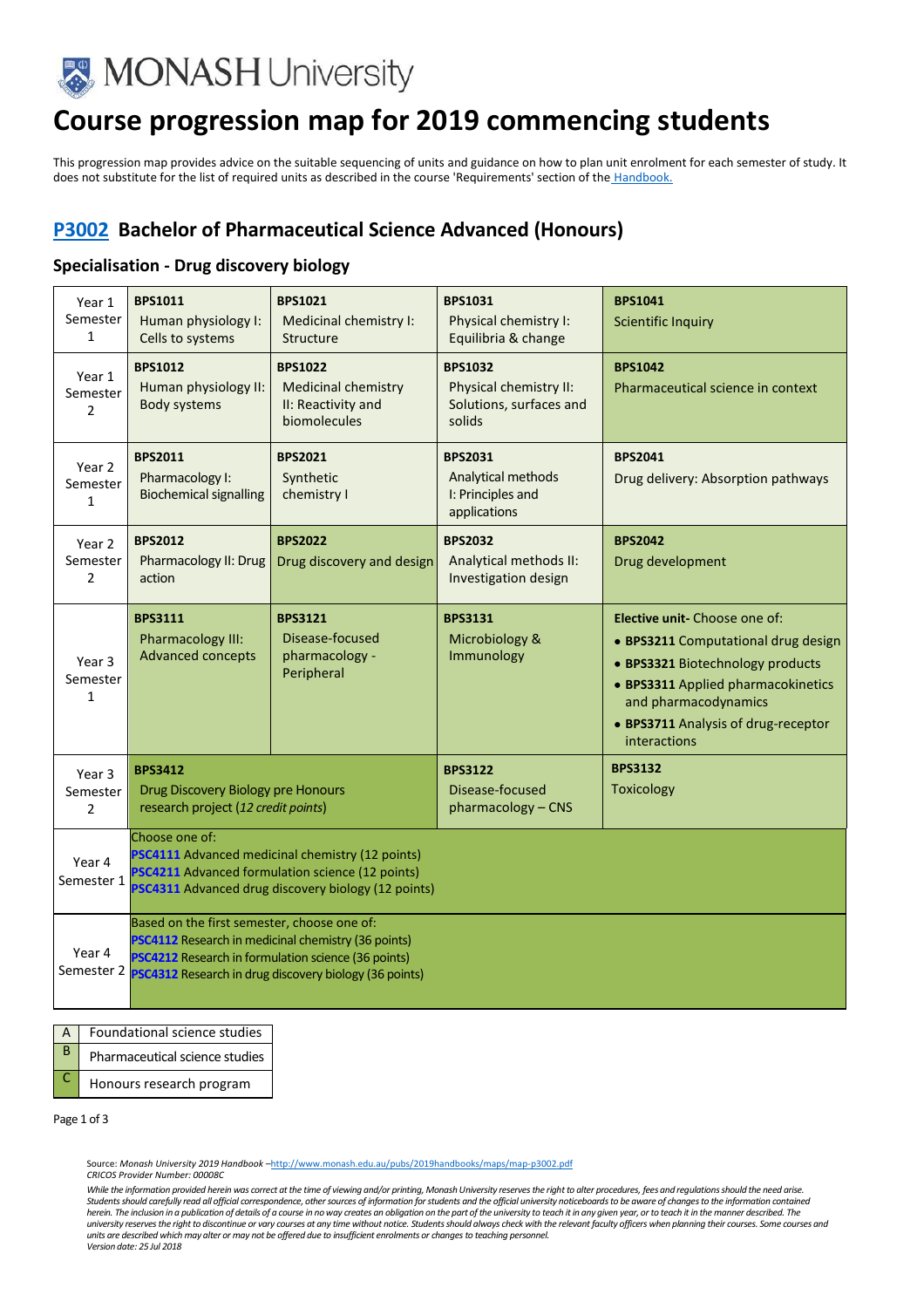

## **Course progression map for 2019 commencing students**

This progression map provides advice on the suitable sequencing of units and guidance on how to plan unit enrolment for each semester of study. It does not substitute for the list of required units as described in the course 'Requirements' section of the [Handbook.](http://www.monash.edu/pubs/2019handbooks/courses/P3002.html)

### **[P3002](http://www.monash.edu/pubs/2019handbooks/courses/P3002.html) Bachelor of Pharmaceutical Science Advanced (Honours)**

### **Specialisation - Medicinal chemistry**

| Year 1<br>Semester 1 | <b>BPS1011</b><br>Human physiology I: Cells to<br>systems                                                                                                                                                                  | <b>BPS1021</b><br>Medicinal chemistry I:<br><b>Structure</b>                    | <b>BPS1031</b><br>Physical chemistry I:<br>Equilibria & change                | <b>BPS1041</b><br><b>Scientific Inquiry</b>                                                                                                                                                                                     |
|----------------------|----------------------------------------------------------------------------------------------------------------------------------------------------------------------------------------------------------------------------|---------------------------------------------------------------------------------|-------------------------------------------------------------------------------|---------------------------------------------------------------------------------------------------------------------------------------------------------------------------------------------------------------------------------|
| Year 1<br>Semester 2 | <b>BPS1012</b><br>Human physiology II: Body<br>systems                                                                                                                                                                     | <b>BPS1022</b><br>Medicinal chemistry II:<br><b>Reactivity and biomolecules</b> | <b>BPS1032</b><br>Physical chemistry II:<br>Solutions, surfaces and<br>solids | <b>BPS1042</b><br>Pharmaceutical science in context                                                                                                                                                                             |
| Year 2<br>Semester 1 | <b>BPS2011</b><br>Pharmacology I: Biochemical<br>signalling                                                                                                                                                                | <b>BPS2021</b><br>Synthetic chemistry I:<br><b>Structure and Reactivity</b>     | <b>BPS2031</b><br>Analytical methods I:<br>Principles and applications        | <b>BPS2041</b><br>Drug delivery: Absorption pathways                                                                                                                                                                            |
| Year 2<br>Semester 2 | <b>BPS2012</b><br>Pharmacology II: Drug action Drug Discovery and Design                                                                                                                                                   | <b>BPS2022</b>                                                                  | <b>BPS2032</b><br>Analytical methods II:<br>Investigation design              | <b>BPS2042</b><br><b>Drug Development</b>                                                                                                                                                                                       |
| Year 3<br>Semester 1 | <b>BPS3211</b><br>Computational drug design                                                                                                                                                                                | <b>BPS3221</b><br>Synthetic chemistry II:<br><b>Emerging methods</b>            | <b>BPS3231</b><br>Advanced experimental<br>spectroscopy                       | Elective unit Choose one of:<br>• BPS3121 Disease-focused<br>pharmacology - peripheral<br>• BPS3131 Microbiology &<br>immunology<br>• BPS3321 Biotechnology<br>products<br>• BPS3711 Analysis of drug-<br>receptor interactions |
| Year 3<br>Semester 2 | <b>BPS3512</b><br>Medicinal Chemistry pre honours research<br>project (12 credit points)                                                                                                                                   |                                                                                 | <b>BPS3222</b><br>Synthetic strategies for<br>drug design                     | <b>BPS3232</b><br>Molecular basis of drug action                                                                                                                                                                                |
| Year 4<br>Semester 1 | Choose one of:<br><b>PSC4111</b> Advanced medicinal chemistry (12 points)<br>PSC4211 Advanced formulation science (12 points)<br><b>PSC4311</b> Advanced drug discovery biology (12 points)                                |                                                                                 |                                                                               |                                                                                                                                                                                                                                 |
| Year 4<br>Semester 2 | Based on the first semester, choose one of:<br><b>PSC4112</b> Research in medicinal chemistry (36 points)<br>PSC4212 Research in formulation science (36 points)<br>PSC4312 Research in drug discovery biology (36 points) |                                                                                 |                                                                               |                                                                                                                                                                                                                                 |
| A<br>B               |                                                                                                                                                                                                                            |                                                                                 |                                                                               |                                                                                                                                                                                                                                 |
|                      | Foundational science studies<br>Pharmaceutical science studies                                                                                                                                                             |                                                                                 |                                                                               |                                                                                                                                                                                                                                 |

Honours research program

Page 2 of 3

Source: *Monash University 2019 Handbook –*<http://www.monash.edu.au/pubs/2019handbooks/maps/map-p3002.pdf>

*CRICOS Provider Number: 00008C*

*While the information provided herein was correct at the time of viewing and/or printing, Monash University reserves the right to alter procedures, fees and regulations should the need arise. Students should carefully read all official correspondence, other sources of information for students and the official university noticeboards to be aware of changes to the information contained*  herein. The inclusion in a publication of details of a course in no way creates an obligation on the part of the university to teach it in any given year, or to teach it in the manner described. The university reserves the right to discontinue or vary courses at any time without notice. Students should always check with the relevant faculty officers when planning their courses. Some courses and<br>units are described whi *Version date: 25 Jul 2018*